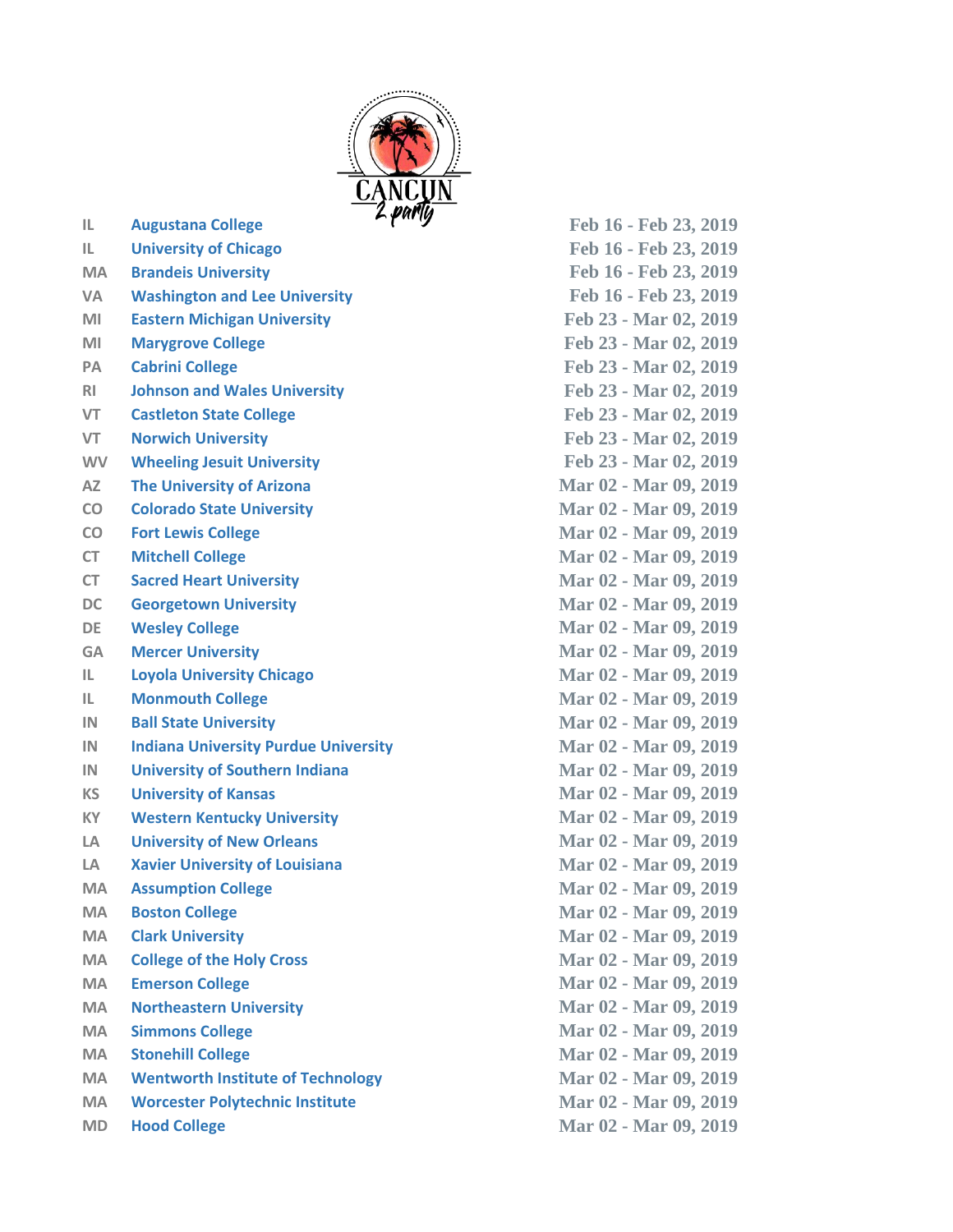| <b>MD</b> | <b>University of Loyola</b>                       | Mar 02 - Mar 09, 2019 |
|-----------|---------------------------------------------------|-----------------------|
| MI        | <b>Albion College</b>                             | Mar 02 - Mar 09, 2019 |
| MI        | <b>Alma College</b>                               | Mar 02 - Mar 09, 2019 |
| MI        | <b>Central Michigan University</b>                | Mar 02 - Mar 09, 2019 |
| MI        | <b>Delta College</b>                              | Mar 02 - Mar 09, 2019 |
| MI        | <b>Kettering University</b>                       | Mar 02 - Mar 09, 2019 |
| MI        | <b>Michigan State University</b>                  | Mar 02 - Mar 09, 2019 |
| MI        | <b>Saginaw Valley State University</b>            | Mar 02 - Mar 09, 2019 |
| MI        | <b>University of Michigan Flint</b>               | Mar 02 - Mar 09, 2019 |
| MI        | <b>University of Michigan-Ann Arbor</b>           | Mar 02 - Mar 09, 2019 |
| MI        | <b>University of Michigan-Dearborn</b>            | Mar 02 - Mar 09, 2019 |
| MI        | <b>Western Michigan University</b>                | Mar 02 - Mar 09, 2019 |
| <b>MN</b> | <b>Minnesota State University Moorhead</b>        | Mar 02 - Mar 09, 2019 |
| <b>MN</b> | <b>Minnesota State University-Mankato</b>         | Mar 02 - Mar 09, 2019 |
| <b>MN</b> | <b>St. Cloud State University</b>                 | Mar 02 - Mar 09, 2019 |
| <b>NC</b> | <b>Appalachian State University</b>               | Mar 02 - Mar 09, 2019 |
| <b>NC</b> | <b>Davidson College</b>                           | Mar 02 - Mar 09, 2019 |
| <b>NC</b> | <b>East Carolina University</b>                   | Mar 02 - Mar 09, 2019 |
| <b>NC</b> | <b>Methodist College</b>                          | Mar 02 - Mar 09, 2019 |
| <b>NC</b> | <b>North Carolina State University</b>            | Mar 02 - Mar 09, 2019 |
| <b>NC</b> | <b>University of North Carolina at Greensboro</b> | Mar 02 - Mar 09, 2019 |
| <b>NH</b> | <b>Rivier College</b>                             | Mar 02 - Mar 09, 2019 |
| <b>NH</b> | <b>Saint Anselm College</b>                       | Mar 02 - Mar 09, 2019 |
| NY.       | <b>College of Saint Rose</b>                      | Mar 02 - Mar 09, 2019 |
| <b>NY</b> | <b>Rensselaer Polytechnic Institute</b>           | Mar 02 - Mar 09, 2019 |
| <b>NY</b> | <b>Siena College</b>                              | Mar 02 - Mar 09, 2019 |
| <b>NY</b> | <b>St. Bonaventure University</b>                 | Mar 02 - Mar 09, 2019 |
| <b>NY</b> | <b>St. John Fisher College</b>                    | Mar 02 - Mar 09, 2019 |
| <b>NY</b> | <b>St. John's University-Queens</b>               | Mar 02 - Mar 09, 2019 |
| NY.       | <b>State U of NY College at Oneonta</b>           | Mar 02 - Mar 09, 2019 |
| <b>NY</b> | <b>Wagner College</b>                             | Mar 02 - Mar 09, 2019 |
| <b>OH</b> | <b>John Carroll University</b>                    | Mar 02 - Mar 09, 2019 |
| <b>OH</b> | <b>Muskingum College</b>                          | Mar 02 - Mar 09, 2019 |
| <b>OH</b> | <b>Oberlin College</b>                            | Mar 02 - Mar 09, 2019 |
| <b>OH</b> | <b>Ohio Northern University</b>                   | Mar 02 - Mar 09, 2019 |
| <b>OH</b> | <b>The University of Findlay</b>                  | Mar 02 - Mar 09, 2019 |
| <b>OH</b> | <b>Tiffin University</b>                          | Mar 02 - Mar 09, 2019 |
| <b>OH</b> | <b>Wittenberg University</b>                      | Mar 02 - Mar 09, 2019 |
| PA        | <b>California University of Pennsylvania</b>      | Mar 02 - Mar 09, 2019 |
| PA        | <b>Carnegie Mellon University</b>                 | Mar 02 - Mar 09, 2019 |
| PA        | <b>Clarion University of Pennsylvania</b>         | Mar 02 - Mar 09, 2019 |
| <b>PA</b> | <b>Duquesne University</b>                        | Mar 02 - Mar 09, 2019 |
| PA        | <b>Elizabethtown College</b>                      | Mar 02 - Mar 09, 2019 |
| <b>PA</b> | <b>Gannon University</b>                          | Mar 02 - Mar 09, 2019 |
|           |                                                   |                       |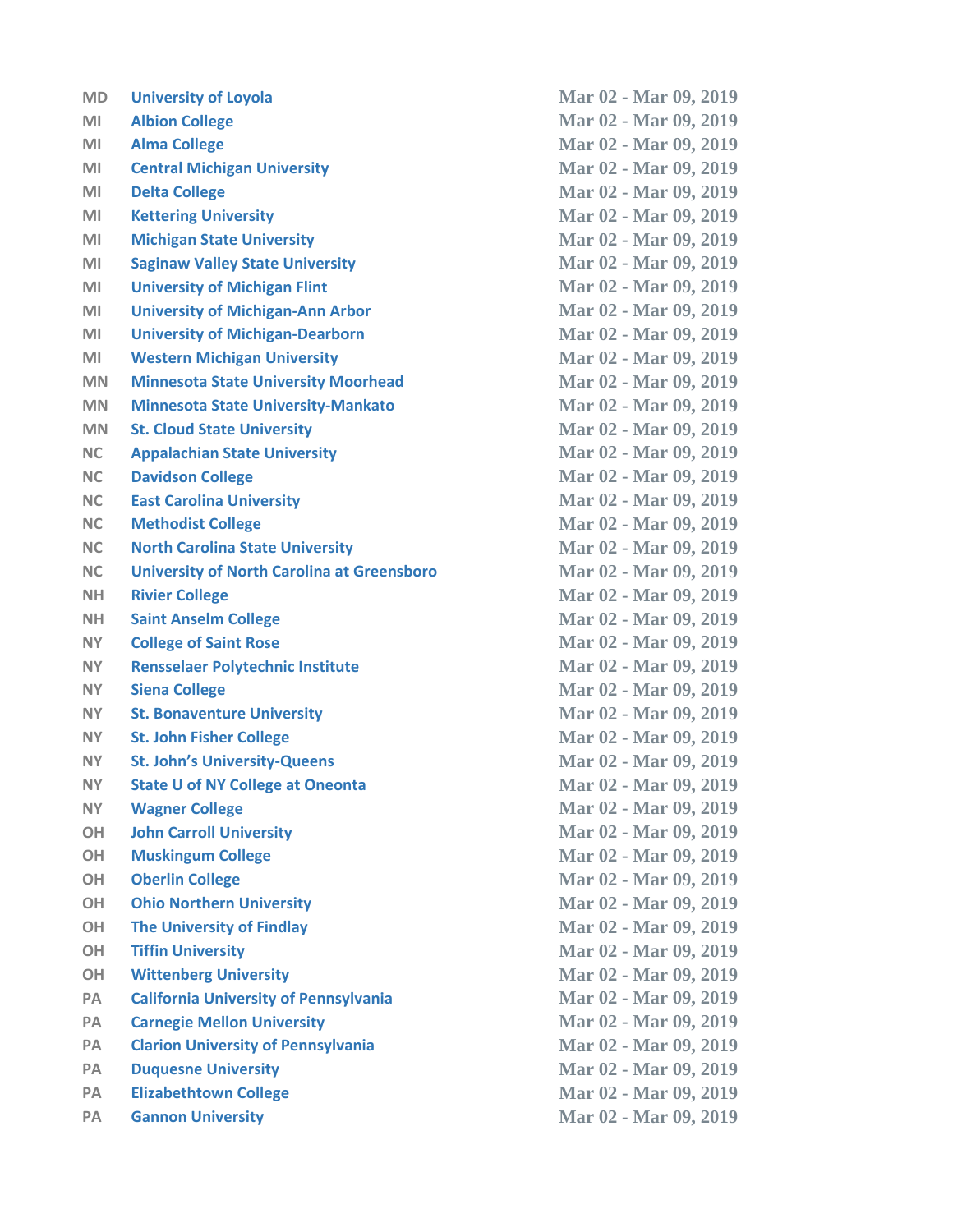| PA        | <b>Kings College</b>                          | Mar 02 - Mar 09, 2019 |
|-----------|-----------------------------------------------|-----------------------|
| <b>PA</b> | <b>Lebanon Valley College</b>                 | Mar 02 - Mar 09, 2019 |
| PA        | <b>Mansfield University of Pennsylvania</b>   | Mar 02 - Mar 09, 2019 |
| PA        | <b>Muhlenberg College</b>                     | Mar 02 - Mar 09, 2019 |
| PA        | <b>Penn State U Harrisburg Campus</b>         | Mar 02 - Mar 09, 2019 |
| PA        | <b>Penn State University-Altoona</b>          | Mar 02 - Mar 09, 2019 |
| PA        | <b>Penn State University-University Park</b>  | Mar 02 - Mar 09, 2019 |
| PA        | <b>Penn. State University - York Campus</b>   | Mar 02 - Mar 09, 2019 |
| <b>PA</b> | <b>Saint Francis College</b>                  | Mar 02 - Mar 09, 2019 |
| <b>PA</b> | <b>Temple University-Ambler</b>               | Mar 02 - Mar 09, 2019 |
| PA        | <b>Temple University-Main Campus</b>          | Mar 02 - Mar 09, 2019 |
| PA        | <b>University of Pennsylvania</b>             | Mar 02 - Mar 09, 2019 |
| PA        | <b>University of Pittsburgh</b>               | Mar 02 - Mar 09, 2019 |
| PA        | <b>University of Pittsburgh at Bradford</b>   | Mar 02 - Mar 09, 2019 |
| PA        | <b>University of Pittsburgh at Greensburg</b> | Mar 02 - Mar 09, 2019 |
| PA        | <b>University of Pittsburgh at Johnstown</b>  | Mar 02 - Mar 09, 2019 |
| PA        | <b>Villanova University</b>                   | Mar 02 - Mar 09, 2019 |
| PA        | <b>Widener University</b>                     | Mar 02 - Mar 09, 2019 |
| PA        | <b>Wilkes University</b>                      | Mar 02 - Mar 09, 2019 |
| <b>SC</b> | <b>Furman University</b>                      | Mar 02 - Mar 09, 2019 |
| SD        | <b>South Dakota State University</b>          | Mar 02 - Mar 09, 2019 |
| SD        | <b>University of South Dakota</b>             | Mar 02 - Mar 09, 2019 |
| <b>TN</b> | <b>Austin Peay State University</b>           | Mar 02 - Mar 09, 2019 |
| <b>TN</b> | <b>The University of Memphis</b>              | Mar 02 - Mar 09, 2019 |
| <b>TN</b> | <b>Vanderbilt University</b>                  | Mar 02 - Mar 09, 2019 |
| <b>VA</b> | <b>College of William and Mary</b>            | Mar 02 - Mar 09, 2019 |
| <b>VA</b> | <b>Hampton University</b>                     | Mar 02 - Mar 09, 2019 |
| <b>VA</b> | <b>James Madison University</b>               | Mar 02 - Mar 09, 2019 |
| <b>VA</b> | <b>Longwood University</b>                    | Mar 02 - Mar 09, 2019 |
| <b>VA</b> | <b>Mary Baldwin University</b>                | Mar 02 - Mar 09, 2019 |
| <b>VA</b> | <b>Randolph College</b>                       | Mar 02 - Mar 09, 2019 |
| <b>VA</b> | <b>University of Mary Washington</b>          | Mar 02 - Mar 09, 2019 |
| <b>VA</b> | <b>Virginia Commonwealth University</b>       | Mar 02 - Mar 09, 2019 |
| <b>AL</b> | <b>Auburn University</b>                      | Mar 09 - Mar 16, 2019 |
| <b>AL</b> | <b>University of Alabama</b>                  | Mar 09 - Mar 16, 2019 |
| CA        | <b>University of Southern California</b>      | Mar 09 - Mar 16, 2019 |
| <b>CT</b> | <b>Central Connecticut State University</b>   | Mar 09 - Mar 16, 2019 |
| <b>CT</b> | <b>Connecticut College</b>                    | Mar 09 - Mar 16, 2019 |
| <b>CT</b> | <b>Eastern Connecticut State University</b>   | Mar 09 - Mar 16, 2019 |
| <b>CT</b> | <b>Middlesex Community College</b>            | Mar 09 - Mar 16, 2019 |
| <b>CT</b> | <b>Quinnipiac University</b>                  | Mar 09 - Mar 16, 2019 |
| <b>CT</b> | <b>Southern Connecticut State University</b>  | Mar 09 - Mar 16, 2019 |
| <b>CT</b> | <b>University of Bridgeport</b>               | Mar 09 - Mar 16, 2019 |
| <b>CT</b> | <b>Wesleyan University</b>                    | Mar 09 - Mar 16, 2019 |
|           |                                               |                       |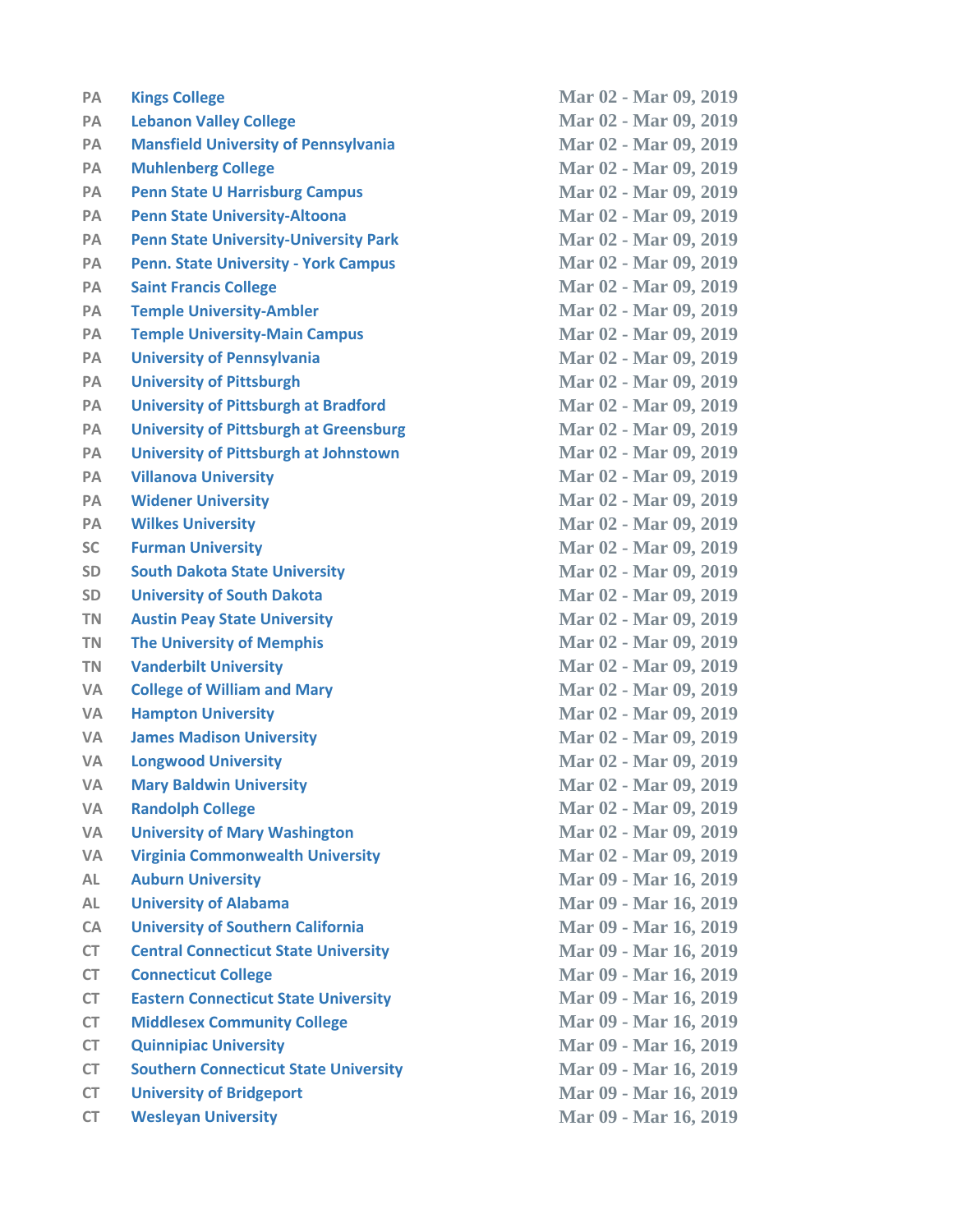| CT        | <b>Western Connecticut State University</b>       | Mar 09 - Mar 16, 2019 |
|-----------|---------------------------------------------------|-----------------------|
| <b>CT</b> | <b>Yale University</b>                            | Mar 09 - Mar 16, 2019 |
| <b>DC</b> | <b>American University</b>                        | Mar 09 - Mar 16, 2019 |
| <b>DC</b> | <b>The Catholic University of America</b>         | Mar 09 - Mar 16, 2019 |
| <b>DC</b> | <b>The George Washington University</b>           | Mar 09 - Mar 16, 2019 |
| FL.       | <b>Rollins College</b>                            | Mar 09 - Mar 16, 2019 |
| FL.       | <b>The University of Tampa</b>                    | Mar 09 - Mar 16, 2019 |
| FL.       | <b>University of Central Florida</b>              | Mar 09 - Mar 16, 2019 |
| FL.       | <b>University of Florida</b>                      | Mar 09 - Mar 16, 2019 |
| FL.       | <b>University of Miami</b>                        | Mar 09 - Mar 16, 2019 |
| FL.       | <b>University of South Florida-Tampa</b>          | Mar 09 - Mar 16, 2019 |
| <b>GA</b> | <b>Emory University</b>                           | Mar 09 - Mar 16, 2019 |
| <b>GA</b> | <b>Spelman College</b>                            | Mar 09 - Mar 16, 2019 |
| <b>GA</b> | <b>University of Georgia</b>                      | Mar 09 - Mar 16, 2019 |
| IA        | <b>St. Ambrose University</b>                     | Mar 09 - Mar 16, 2019 |
| IL.       | <b>Carl Sandburg College</b>                      | Mar 09 - Mar 16, 2019 |
| IL.       | <b>Eastern Illinois University</b>                | Mar 09 - Mar 16, 2019 |
| IL        | <b>Illinois State University</b>                  | Mar 09 - Mar 16, 2019 |
| IL        | <b>Lewis University</b>                           | Mar 09 - Mar 16, 2019 |
| IL        | <b>Northern Illinois University</b>               | Mar 09 - Mar 16, 2019 |
| IL        | <b>Rock Valley College</b>                        | Mar 09 - Mar 16, 2019 |
| IL        | <b>Roosevelt University</b>                       | Mar 09 - Mar 16, 2019 |
| IL        | <b>Southern Illinois University at Carbondale</b> | Mar 09 - Mar 16, 2019 |
| IL        | <b>Southern Illinois University-Edwardsville</b>  | Mar 09 - Mar 16, 2019 |
| IL        | <b>Southwestern Illinois College</b>              | Mar 09 - Mar 16, 2019 |
| IL        | <b>Western Illinois University</b>                | Mar 09 - Mar 16, 2019 |
| IL.       | <b>Wheaton College - Illinois</b>                 | Mar 09 - Mar 16, 2019 |
| IN        | <b>Butler University</b>                          | Mar 09 - Mar 16, 2019 |
| IN        | <b>Indiana University Bloomington</b>             | Mar 09 - Mar 16, 2019 |
| IN        | <b>Indiana University Purdue U Indianapolis</b>   | Mar 09 - Mar 16, 2019 |
| IN        | <b>Purdue University</b>                          | Mar 09 - Mar 16, 2019 |
| IN        | <b>University of Evansville</b>                   | Mar 09 - Mar 16, 2019 |
| IN        | <b>University of Indianapolis</b>                 | Mar 09 - Mar 16, 2019 |
| IN        | <b>University of Notre Dame</b>                   | Mar 09 - Mar 16, 2019 |
| IN        | <b>Valparaiso University</b>                      | Mar 09 - Mar 16, 2019 |
| IN        | <b>Vincennes University</b>                       | Mar 09 - Mar 16, 2019 |
| <b>KS</b> | <b>Emporia State University</b>                   | Mar 09 - Mar 16, 2019 |
| <b>KS</b> | <b>Fort Hays State University</b>                 | Mar 09 - Mar 16, 2019 |
| <b>KS</b> | <b>Kansas State University</b>                    | Mar 09 - Mar 16, 2019 |
| <b>KS</b> | <b>Pittsburg State University</b>                 | Mar 09 - Mar 16, 2019 |
| <b>KS</b> | <b>Washburn University</b>                        | Mar 09 - Mar 16, 2019 |
| <b>KS</b> | <b>Wichita State University</b>                   | Mar 09 - Mar 16, 2019 |
| KY        | <b>Eastern Kentucky University</b>                | Mar 09 - Mar 16, 2019 |
| <b>KY</b> | <b>Morehead State University</b>                  | Mar 09 - Mar 16, 2019 |
|           |                                                   |                       |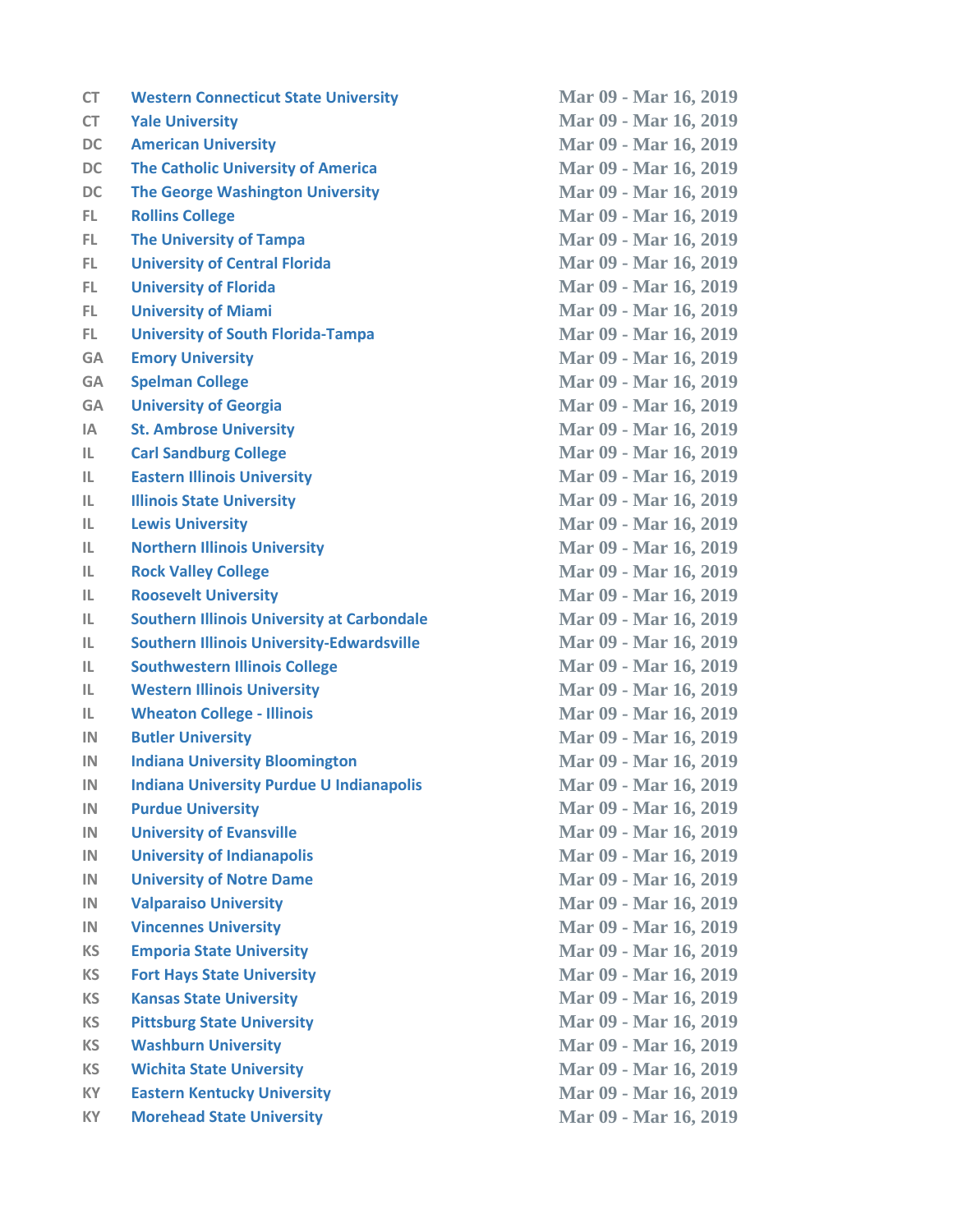| КY        | <b>Murray State University</b>               |
|-----------|----------------------------------------------|
| КY        | <b>Thomas More College</b>                   |
| KY        | <b>University of Kentucky</b>                |
| <b>KY</b> | <b>University of Louisville</b>              |
| KY.       | <b>University of Pikeville</b>               |
| MA        | <b>Amherst College</b>                       |
| MA        | <b>Bentley College</b>                       |
| <b>MA</b> | <b>Boston University</b>                     |
| MA        | <b>Bridgewater State University</b>          |
| <b>MA</b> | <b>Curry College</b>                         |
| <b>MA</b> | <b>Dean College</b>                          |
| <b>MA</b> | <b>Fitchburg State College</b>               |
| MA        | <b>Gordon College</b>                        |
| MA        | <b>Hampshire College</b>                     |
| MA        | <b>Merrimack College</b>                     |
| <b>MA</b> | <b>Mount Holyoke College</b>                 |
| <b>MA</b> | <b>Newbury College</b>                       |
| <b>MA</b> | <b>Smith College</b>                         |
| <b>MA</b> | <b>Suffolk University</b>                    |
| MA        | <b>University of Massachusetts Boston</b>    |
| MA        | <b>University of Massachusetts-Amherst</b>   |
| MA        | <b>University of Massachusetts-Dartmouth</b> |
| <b>MA</b> | <b>University of Massachusetts-Lowell</b>    |
| MA        | <b>Westfield State College</b>               |
| <b>MA</b> | <b>Wheaton College</b>                       |
| <b>MA</b> | <b>Worcester State College</b>               |
| MD        | <b>Allegany College of Maryland</b>          |
| MD        | <b>St. Mary's College of Maryland</b>        |
| MD        | <b>United States Naval Academy</b>           |
| <b>MD</b> | <b>Washington College</b>                    |
| <b>ME</b> | <b>Bowdoin College</b>                       |
| MI        | <b>Ferris State University</b>               |
| MI        | <b>Northwood University</b>                  |
| MI        | <b>Wayne State University</b>                |
| <b>MN</b> | <b>University of Minnesota-Duluth</b>        |
| <b>MN</b> | <b>Winona State University</b>               |
| <b>MO</b> | <b>Missouri State University</b>             |
| <b>MO</b> | <b>Saint Louis University</b>                |
| <b>MO</b> | <b>Southeast Missouri State University</b>   |
| <b>MO</b> | <b>Truman State University</b>               |
| <b>MO</b> | <b>Washington University</b>                 |
| <b>MS</b> | <b>University of Mississippi</b>             |
| <b>MS</b> | <b>University of Southern Mississippi</b>    |
| <b>NC</b> | <b>High Point University</b>                 |
|           |                                              |

**Mar 09 - Mar 16, 2019 Mar 09 - Mar 16, 2019 Mar 09 - Mar 16, 2019 Mar 09 - Mar 16, 2019 Mar 09 - Mar 16, 2019 Mar 09 - Mar 16, 2019 Mar 09 - Mar 16, 2019 Mar 09 - Mar 16, 2019 Mar 09 - Mar 16, 2019 Mar 09 - Mar 16, 2019 Mar 09 - Mar 16, 2019 Mar 09 - Mar 16, 2019 Mar 09 - Mar 16, 2019 Mar 09 - Mar 16, 2019 Mar 09 - Mar 16, 2019 MA Mount Holyoke College Mar 09 - Mar 16, 2019 Mar 09 - Mar 16, 2019 MA Smith College Mar 09 - Mar 16, 2019 MA Suffolk University Mar 09 - Mar 16, 2019 MA University of Massachusetts Boston Mar 09 - Mar 16, 2019 MA University of Massachusetts-Amherst Mar 09 - Mar 16, 2019 Mar 09 - Mar 16, 2019 MA University of Massachusetts-Lowell Mar 09 - Mar 16, 2019 MA Westfield State College Mar 09 - Mar 16, 2019 Mar 09 - Mar 16, 2019 Mar 09 - Mar 16, 2019 Mar 09 - Mar 16, 2019 Mar 09 - Mar 16, 2019 Mar 09 - Mar 16, 2019 Mar 09 - Mar 16, 2019 Mar 09 - Mar 16, 2019 Mar 09 - Mar 16, 2019 Mar 09 - Mar 16, 2019 Mar 09 - Mar 16, 2019 Mar 09 - Mar 16, 2019 MN Winona State University Mar 09 - Mar 16, 2019 Mar 09 - Mar 16, 2019 Mar 09 - Mar 16, 2019 Mar 09 - Mar 16, 2019 Mar 09 - Mar 16, 2019 Mar 09 - Mar 16, 2019 MS University of Mississippi Mar 09 - Mar 16, 2019 MS University of Southern Mississippi Mar 09 - Mar 16, 2019 NC High Point University Mar 09 - Mar 16, 2019**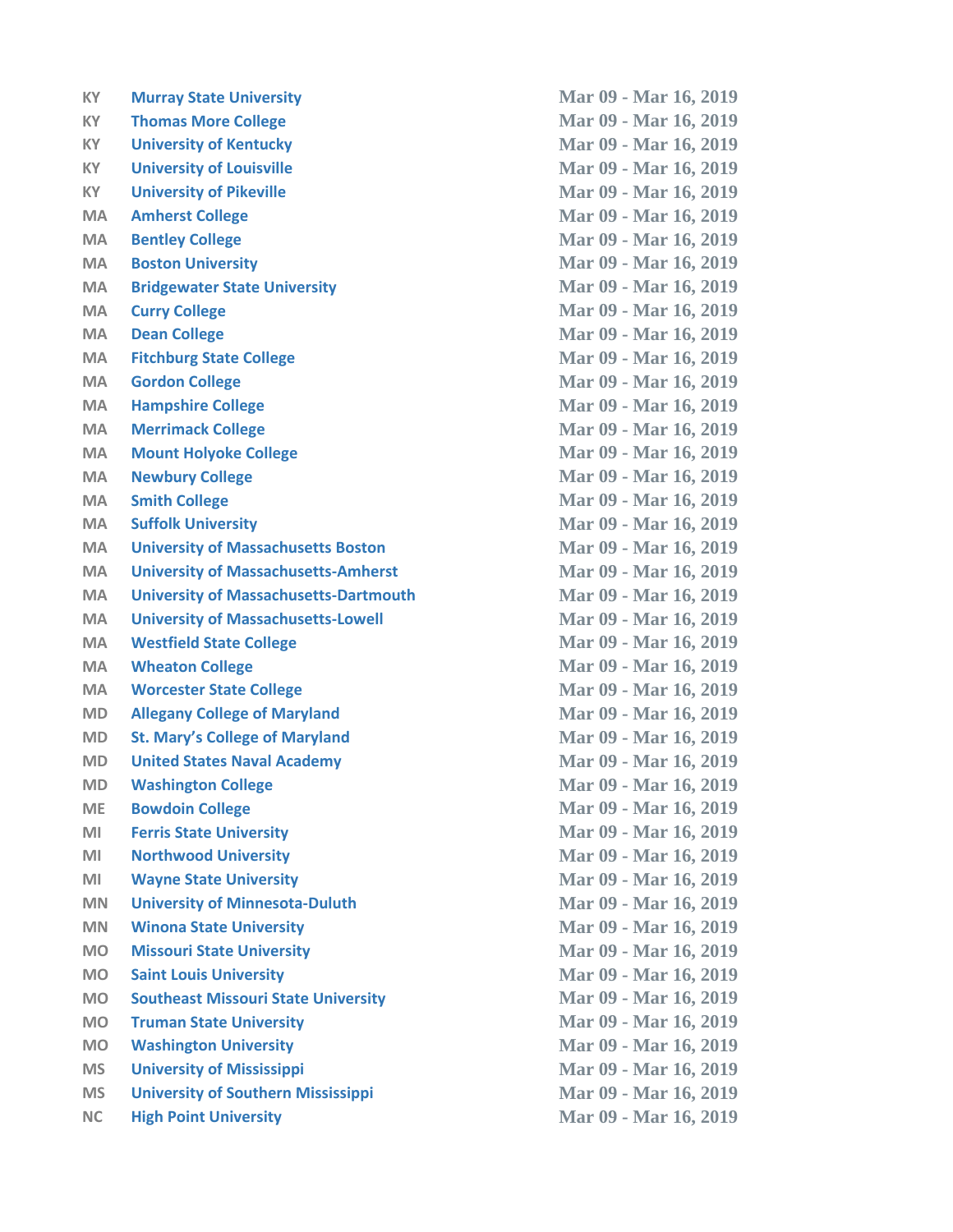| <b>NC</b> | <b>Meredith College</b>                                  | Mar 09 - Mar 16, 2019 |
|-----------|----------------------------------------------------------|-----------------------|
| <b>NC</b> | <b>University of North Carolina at Asheville</b>         | Mar 09 - Mar 16, 2019 |
| <b>NC</b> | <b>University of North Carolina at Chapel Hill</b>       | Mar 09 - Mar 16, 2019 |
| <b>NC</b> | <b>University of North Carolina at Wilmington</b>        | Mar 09 - Mar 16, 2019 |
| <b>NC</b> | <b>University of North Carolina-Charlotte</b>            | Mar 09 - Mar 16, 2019 |
| <b>NC</b> | <b>Wake Forest University</b>                            | Mar 09 - Mar 16, 2019 |
| <b>NC</b> | <b>Western Carolina University</b>                       | Mar 09 - Mar 16, 2019 |
| <b>NC</b> | <b>Wingate University</b>                                | Mar 09 - Mar 16, 2019 |
| <b>ND</b> | <b>North Dakota State University</b>                     | Mar 09 - Mar 16, 2019 |
| <b>ND</b> | <b>University of North Dakota</b>                        | Mar 09 - Mar 16, 2019 |
| <b>NE</b> | <b>Creighton University</b>                              | Mar 09 - Mar 16, 2019 |
| <b>NH</b> | <b>Keene State College</b>                               | Mar 09 - Mar 16, 2019 |
| NH.       | <b>Plymouth State University</b>                         | Mar 09 - Mar 16, 2019 |
| <b>NH</b> | <b>University of New Hampshire</b>                       | Mar 09 - Mar 16, 2019 |
| NJ        | <b>Fairleigh Dickinson University-Madison</b>            | Mar 09 - Mar 16, 2019 |
| NJ        | <b>Fairleigh Dickinson University-Teaneck Hackensack</b> | Mar 09 - Mar 16, 2019 |
| <b>NJ</b> | <b>Kean University</b>                                   | Mar 09 - Mar 16, 2019 |
| <b>NJ</b> | <b>Montclair State University</b>                        | Mar 09 - Mar 16, 2019 |
| NJ        | <b>Seton Hall University</b>                             | Mar 09 - Mar 16, 2019 |
| <b>NJ</b> | The Richard Stockton College of New Jersey               | Mar 09 - Mar 16, 2019 |
| NJ        | <b>Union County College</b>                              | Mar 09 - Mar 16, 2019 |
| <b>NJ</b> | <b>William Paterson University</b>                       | Mar 09 - Mar 16, 2019 |
| <b>NY</b> | <b>Adelphi University</b>                                | Mar 09 - Mar 16, 2019 |
| NY.       | <b>Alfred State College</b>                              | Mar 09 - Mar 16, 2019 |
| <b>NY</b> | <b>Colgate University</b>                                | Mar 09 - Mar 16, 2019 |
| <b>NY</b> | <b>Ithaca College</b>                                    | Mar 09 - Mar 16, 2019 |
| <b>NY</b> | <b>Le Moyne College</b>                                  | Mar 09 - Mar 16, 2019 |
| <b>NY</b> | <b>Long Island University-CW Post Campus</b>             | Mar 09 - Mar 16, 2019 |
| <b>NY</b> | <b>Medaille College</b>                                  | Mar 09 - Mar 16, 2019 |
| NY.       | <b>Morrisville State College</b>                         | Mar 09 - Mar 16, 2019 |
| <b>NY</b> | <b>Nazareth College</b>                                  | Mar 09 - Mar 16, 2019 |
| <b>NY</b> | <b>Niagara University</b>                                | Mar 09 - Mar 16, 2019 |
| <b>NY</b> | <b>Pace University Pleasantville</b>                     | Mar 09 - Mar 16, 2019 |
| <b>NY</b> | <b>Pace University-New York City</b>                     | Mar 09 - Mar 16, 2019 |
| <b>NY</b> | <b>Rochester Institute of Technology</b>                 | Mar 09 - Mar 16, 2019 |
| <b>NY</b> | <b>Russell Sage College</b>                              | Mar 09 - Mar 16, 2019 |
| <b>NY</b> | <b>Skidmore College</b>                                  | Mar 09 - Mar 16, 2019 |
| <b>NY</b> | <b>State U of NY College at Fredonia</b>                 | Mar 09 - Mar 16, 2019 |
| <b>NY</b> | <b>State U of NY College at Potsdam</b>                  | Mar 09 - Mar 16, 2019 |
| <b>NY</b> | <b>SUNY College of Technology-Canton</b>                 | Mar 09 - Mar 16, 2019 |
| <b>NY</b> | <b>Syracuse University</b>                               | Mar 09 - Mar 16, 2019 |
| <b>NY</b> | <b>University of Rochester</b>                           | Mar 09 - Mar 16, 2019 |
| <b>NY</b> | <b>Utica College</b>                                     | Mar 09 - Mar 16, 2019 |
| <b>NY</b> | <b>Vassar College</b>                                    | Mar 09 - Mar 16, 2019 |
|           |                                                          |                       |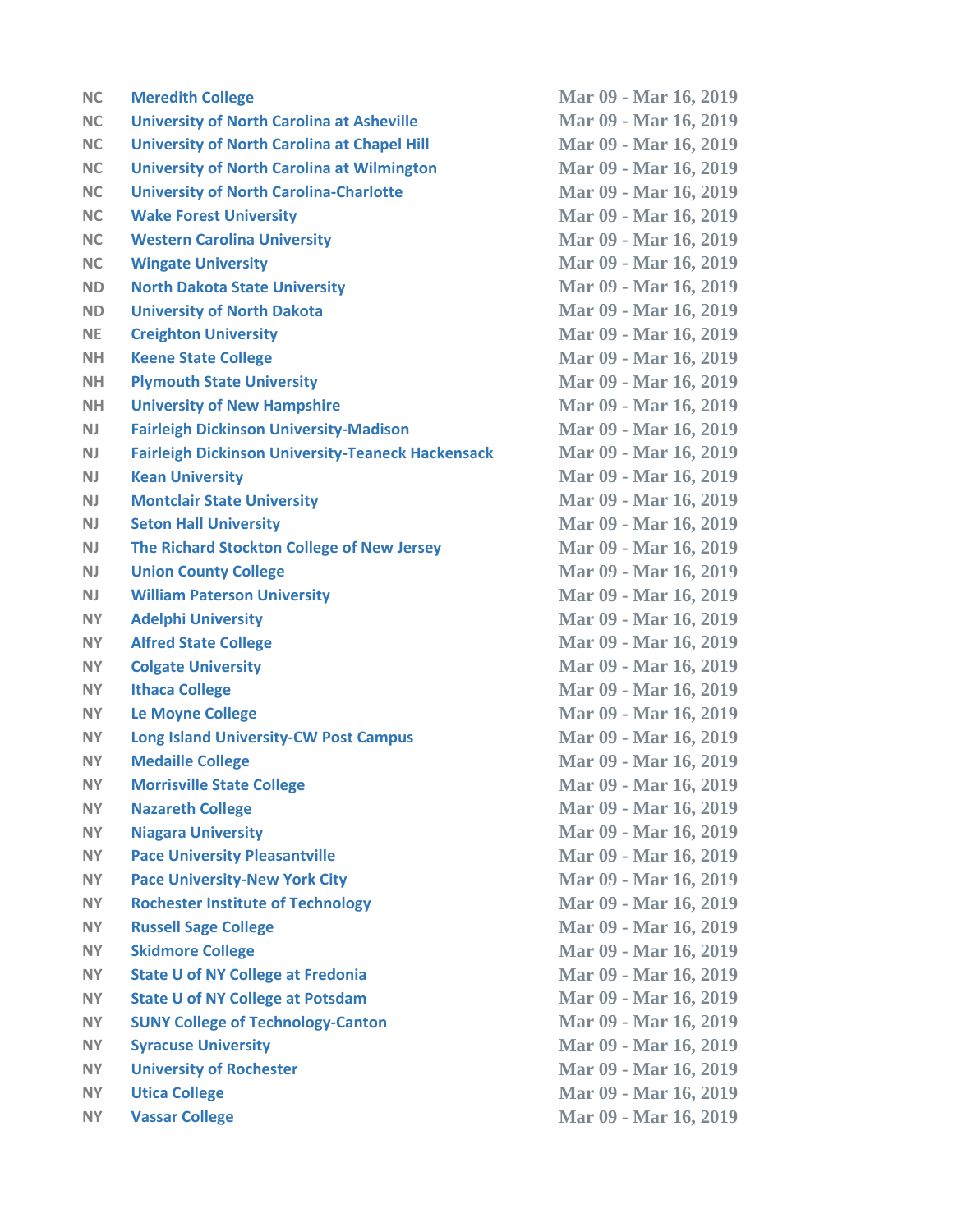| <b>OH</b>      | <b>Case Western Reserve University</b>             | Mar 09 - Mar 16, 2019 |
|----------------|----------------------------------------------------|-----------------------|
| <b>OH</b>      | <b>Cleveland State University</b>                  | Mar 09 - Mar 16, 2019 |
| <b>OH</b>      | <b>Mount Union College</b>                         | Mar 09 - Mar 16, 2019 |
| <b>OH</b>      | <b>Ohio University</b>                             | Mar 09 - Mar 16, 2019 |
| <b>OH</b>      | <b>Ohio Wesleyan University</b>                    | Mar 09 - Mar 16, 2019 |
| <b>OH</b>      | <b>Shawnee State University</b>                    | Mar 09 - Mar 16, 2019 |
| <b>OH</b>      | <b>The Ohio State University</b>                   | Mar 09 - Mar 16, 2019 |
| <b>OH</b>      | <b>University of Dayton</b>                        | Mar 09 - Mar 16, 2019 |
| <b>OH</b>      | <b>Xavier University</b>                           | Mar 09 - Mar 16, 2019 |
| PA             | <b>Bloomsburg University of Pennsylvania</b>       | Mar 09 - Mar 16, 2019 |
| <b>PA</b>      | <b>Bryn Mawr College</b>                           | Mar 09 - Mar 16, 2019 |
| PA             | <b>Bucknell University</b>                         | Mar 09 - Mar 16, 2019 |
| <b>PA</b>      | <b>Delaware County Community College</b>           | Mar 09 - Mar 16, 2019 |
| <b>PA</b>      | <b>Delaware Valley College</b>                     | Mar 09 - Mar 16, 2019 |
| PA             | <b>Dickinson College</b>                           | Mar 09 - Mar 16, 2019 |
| PA             | <b>East Stroudsburg University of Pennsylvania</b> | Mar 09 - Mar 16, 2019 |
| PA             | <b>Edinboro University of Pennsylvania</b>         | Mar 09 - Mar 16, 2019 |
| PA             | <b>Franklin and Marshall College</b>               | Mar 09 - Mar 16, 2019 |
| PA             | <b>Gettysburg College</b>                          | Mar 09 - Mar 16, 2019 |
| PA             | <b>Indiana University of Pennsylvania</b>          | Mar 09 - Mar 16, 2019 |
| PA             | <b>Juniata College</b>                             | Mar 09 - Mar 16, 2019 |
| <b>PA</b>      | <b>Kutztown University of Pennsylvania</b>         | Mar 09 - Mar 16, 2019 |
| PA             | <b>La Salle University</b>                         | Mar 09 - Mar 16, 2019 |
| <b>PA</b>      | <b>Lehigh University</b>                           | Mar 09 - Mar 16, 2019 |
| PA             | <b>Lock Haven University of Pennsylvania</b>       | Mar 09 - Mar 16, 2019 |
| PA             | <b>Lycoming College</b>                            | Mar 09 - Mar 16, 2019 |
| PA             | <b>Millersville University of Pennsylvania</b>     | Mar 09 - Mar 16, 2019 |
| <b>PA</b>      | <b>Shippensburg University of Pennsylvania</b>     | Mar 09 - Mar 16, 2019 |
| PA             | <b>Slippery Rock University of Pennsylvania</b>    | Mar 09 - Mar 16, 2019 |
| PA             | <b>St. Joseph's University</b>                     | Mar 09 - Mar 16, 2019 |
| <b>PA</b>      | <b>Susquehanna University</b>                      | Mar 09 - Mar 16, 2019 |
| PA             | <b>Swarthmore College</b>                          | Mar 09 - Mar 16, 2019 |
| PA             | <b>University of Scranton</b>                      | Mar 09 - Mar 16, 2019 |
| PA             | <b>Ursinus College</b>                             | Mar 09 - Mar 16, 2019 |
| PA             | <b>Washington and Jefferson College</b>            | Mar 09 - Mar 16, 2019 |
| PA             | <b>West Chester University of Pennsylvania</b>     | Mar 09 - Mar 16, 2019 |
| R <sub>l</sub> | <b>Bryant University</b>                           | Mar 09 - Mar 16, 2019 |
| R <sub>l</sub> | <b>Providence College</b>                          | Mar 09 - Mar 16, 2019 |
| R <sub>1</sub> | <b>Rhode Island College</b>                        | Mar 09 - Mar 16, 2019 |
| R <sub>l</sub> | <b>Roger Williams University</b>                   | Mar 09 - Mar 16, 2019 |
| R <sub>1</sub> | <b>University of Rhode Island</b>                  | Mar 09 - Mar 16, 2019 |
| <b>SC</b>      | <b>University of South Carolina</b>                | Mar 09 - Mar 16, 2019 |
| <b>SC</b>      | <b>University of South Carolina: Upstate</b>       | Mar 09 - Mar 16, 2019 |
| <b>SC</b>      | <b>Winthrop University</b>                         | Mar 09 - Mar 16, 2019 |
|                |                                                    |                       |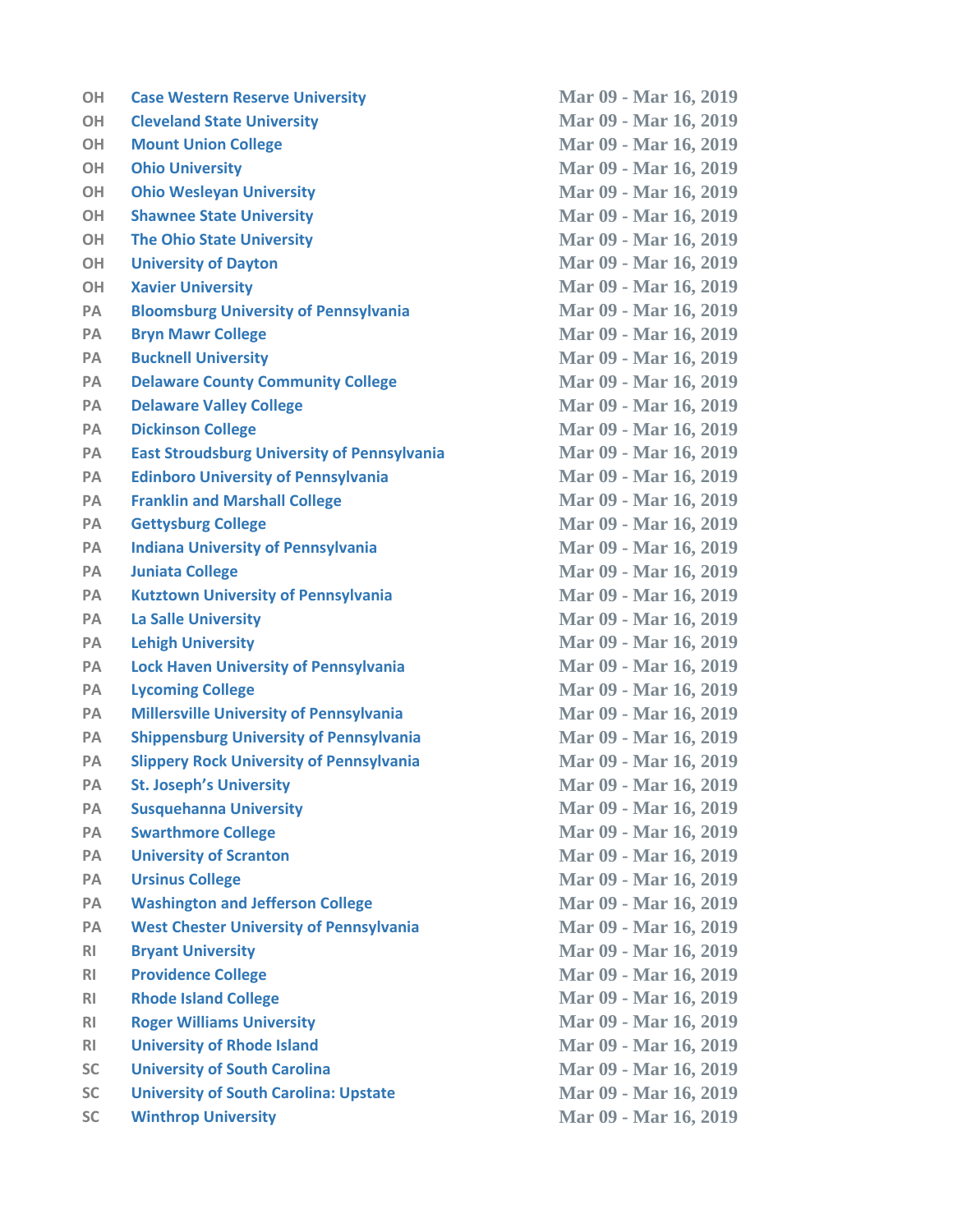| <b>TN</b> | <b>East Tennessee State University</b>        | Mar 09 - Mar 16, 2019 |
|-----------|-----------------------------------------------|-----------------------|
| <b>TN</b> | <b>Middle Tennessee State University</b>      | Mar 09 - Mar 16, 2019 |
| <b>TN</b> | <b>University of Tennessee at Chattanooga</b> | Mar 09 - Mar 16, 2019 |
| <b>TX</b> | <b>Baylor University</b>                      | Mar 09 - Mar 16, 2019 |
| <b>TX</b> | <b>Sam Houston State University</b>           | Mar 09 - Mar 16, 2019 |
| <b>TX</b> | <b>SMU</b>                                    | Mar 09 - Mar 16, 2019 |
| <b>TX</b> | <b>Texas A and M University</b>               | Mar 09 - Mar 16, 2019 |
| <b>TX</b> | <b>Texas Christian University</b>             | Mar 09 - Mar 16, 2019 |
| <b>TX</b> | <b>Texas Tech University</b>                  | Mar 09 - Mar 16, 2019 |
| <b>TX</b> | The University of Texas at Arlington          | Mar 09 - Mar 16, 2019 |
| <b>VA</b> | <b>Christopher Newport University</b>         | Mar 09 - Mar 16, 2019 |
| VA        | <b>George Mason University</b>                | Mar 09 - Mar 16, 2019 |
| <b>VA</b> | <b>Lynchburg College</b>                      | Mar 09 - Mar 16, 2019 |
| <b>VA</b> | <b>Old Dominion University</b>                | Mar 09 - Mar 16, 2019 |
| <b>VA</b> | <b>Radford University</b>                     | Mar 09 - Mar 16, 2019 |
| <b>VA</b> | <b>University of Richmond</b>                 | Mar 09 - Mar 16, 2019 |
| VA        | <b>University of Virginia</b>                 | Mar 09 - Mar 16, 2019 |
| <b>VA</b> | Virginia Polytechnic Institute                | Mar 09 - Mar 16, 2019 |
| <b>VT</b> | <b>Champlain College</b>                      | Mar 09 - Mar 16, 2019 |
| VT        | <b>University of Vermont</b>                  | Mar 09 - Mar 16, 2019 |
| <b>WA</b> | <b>Washington State University</b>            | Mar 09 - Mar 16, 2019 |
| WI        | <b>Marquette University</b>                   | Mar 09 - Mar 16, 2019 |
| <b>WV</b> | <b>Fairmont State College</b>                 | Mar 09 - Mar 16, 2019 |
| <b>WV</b> | <b>University of Charleston</b>               | Mar 09 - Mar 16, 2019 |
| <b>WV</b> | <b>West Virginia University</b>               | Mar 09 - Mar 16, 2019 |
| AL        | <b>University of Alabama at Birmingham</b>    | Mar 16 - Mar 23, 2019 |
| AL        | <b>University of Alabama in Huntsville</b>    | Mar 16 - Mar 23, 2019 |
| <b>AR</b> | <b>University of Arkansas</b>                 | Mar 16 - Mar 23, 2019 |
| <b>AR</b> | <b>University of Arkansas at Little Rock</b>  | Mar 16 - Mar 23, 2019 |
| CT.       | <b>Fairfield University</b>                   | Mar 16 - Mar 23, 2019 |
| <b>CT</b> | <b>Trinity College</b>                        | Mar 16 - Mar 23, 2019 |
| CT        | <b>University of Connecticut - Hartford</b>   | Mar 16 - Mar 23, 2019 |
| <b>CT</b> | <b>University of Connecticut-Storrs</b>       | Mar 16 - Mar 23, 2019 |
| CT        | <b>University of Hartford</b>                 | Mar 16 - Mar 23, 2019 |
| <b>CT</b> | <b>University of New Haven</b>                | Mar 16 - Mar 23, 2019 |
| <b>DC</b> | <b>Gallaudet University</b>                   | Mar 16 - Mar 23, 2019 |
| <b>GA</b> | <b>Georgia Southern University</b>            | Mar 16 - Mar 23, 2019 |
| <b>GA</b> | <b>Georgia State University</b>               | Mar 16 - Mar 23, 2019 |
| <b>GA</b> | <b>State University of West Georgia</b>       | Mar 16 - Mar 23, 2019 |
| IA.       | <b>Drake University</b>                       | Mar 16 - Mar 23, 2019 |
| IA        | <b>Iowa State University</b>                  | Mar 16 - Mar 23, 2019 |
| <b>IA</b> | The University of Iowa                        | Mar 16 - Mar 23, 2019 |
| IΑ        | <b>University of Northern Iowa</b>            | Mar 16 - Mar 23, 2019 |
| IA.       | <b>Upper Iowa University</b>                  | Mar 16 - Mar 23, 2019 |
|           |                                               |                       |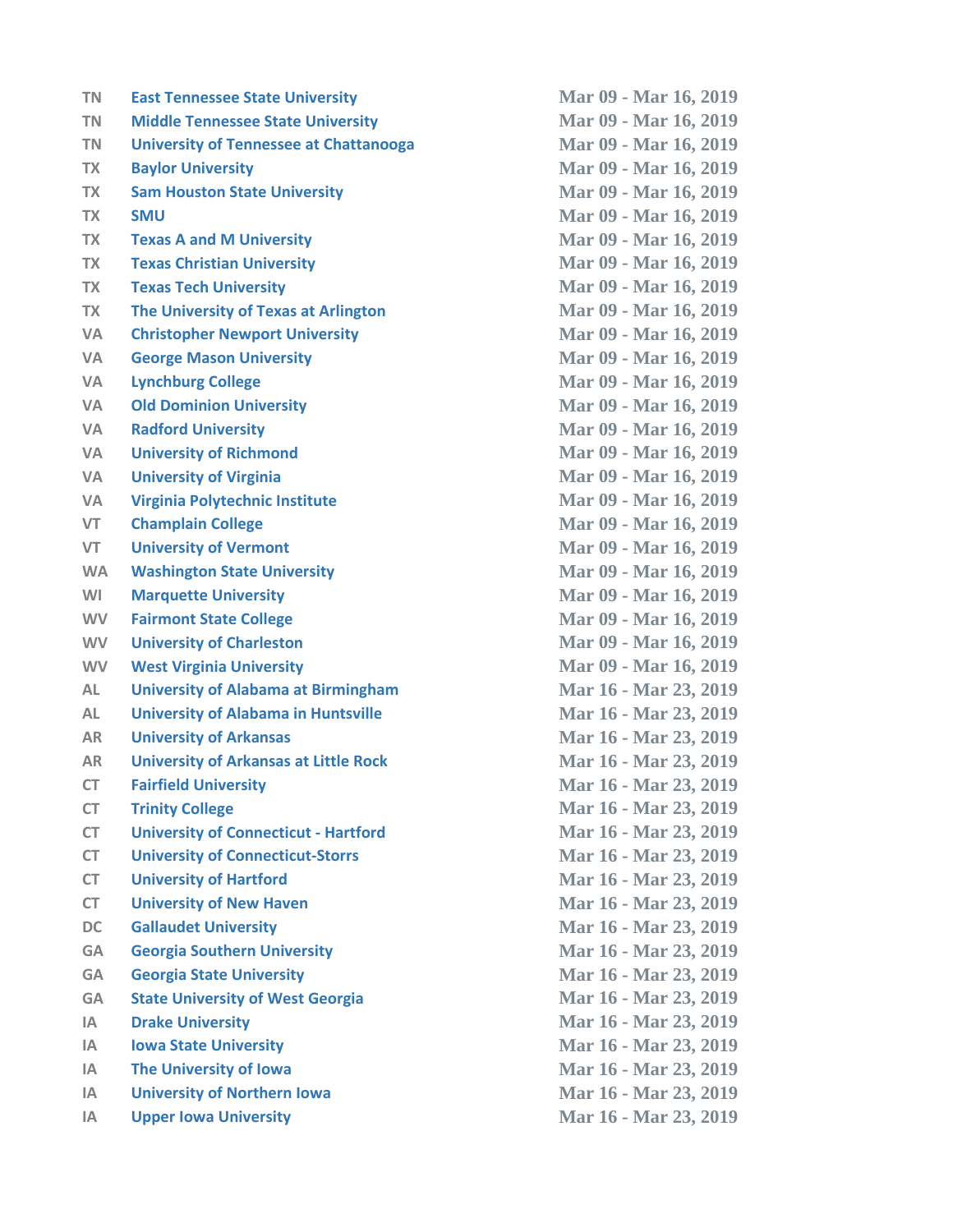| Mar 16 - Mar 23, 2019 |
|-----------------------|
|                       |
| Mar 16 - Mar 23, 2019 |
| Mar 16 - Mar 23, 2019 |
| Mar 16 - Mar 23, 2019 |
| Mar 16 - Mar 23, 2019 |
| Mar 16 - Mar 23, 2019 |
| Mar 16 - Mar 23, 2019 |
| Mar 16 - Mar 23, 2019 |
| Mar 16 - Mar 23, 2019 |
| Mar 16 - Mar 23, 2019 |
| Mar 16 - Mar 23, 2019 |
| Mar 16 - Mar 23, 2019 |
| Mar 16 - Mar 23, 2019 |
| Mar 16 - Mar 23, 2019 |
| Mar 16 - Mar 23, 2019 |
| Mar 16 - Mar 23, 2019 |
| Mar 16 - Mar 23, 2019 |
| Mar 16 - Mar 23, 2019 |
| Mar 16 - Mar 23, 2019 |
| Mar 16 - Mar 23, 2019 |
| Mar 16 - Mar 23, 2019 |
| Mar 16 - Mar 23, 2019 |
| Mar 16 - Mar 23, 2019 |
| Mar 16 - Mar 23, 2019 |
| Mar 16 - Mar 23, 2019 |
| Mar 16 - Mar 23, 2019 |
| Mar 16 - Mar 23, 2019 |
| Mar 16 - Mar 23, 2019 |
| Mar 16 - Mar 23, 2019 |
| Mar 16 - Mar 23, 2019 |
| Mar 16 - Mar 23, 2019 |
| Mar 16 - Mar 23, 2019 |
| Mar 16 - Mar 23, 2019 |
| Mar 16 - Mar 23, 2019 |
| Mar 16 - Mar 23, 2019 |
| Mar 16 - Mar 23, 2019 |
| Mar 16 - Mar 23, 2019 |
| Mar 16 - Mar 23, 2019 |
| Mar 16 - Mar 23, 2019 |
| Mar 16 - Mar 23, 2019 |
| Mar 16 - Mar 23, 2019 |
| Mar 16 - Mar 23, 2019 |
| Mar 16 - Mar 23, 2019 |
|                       |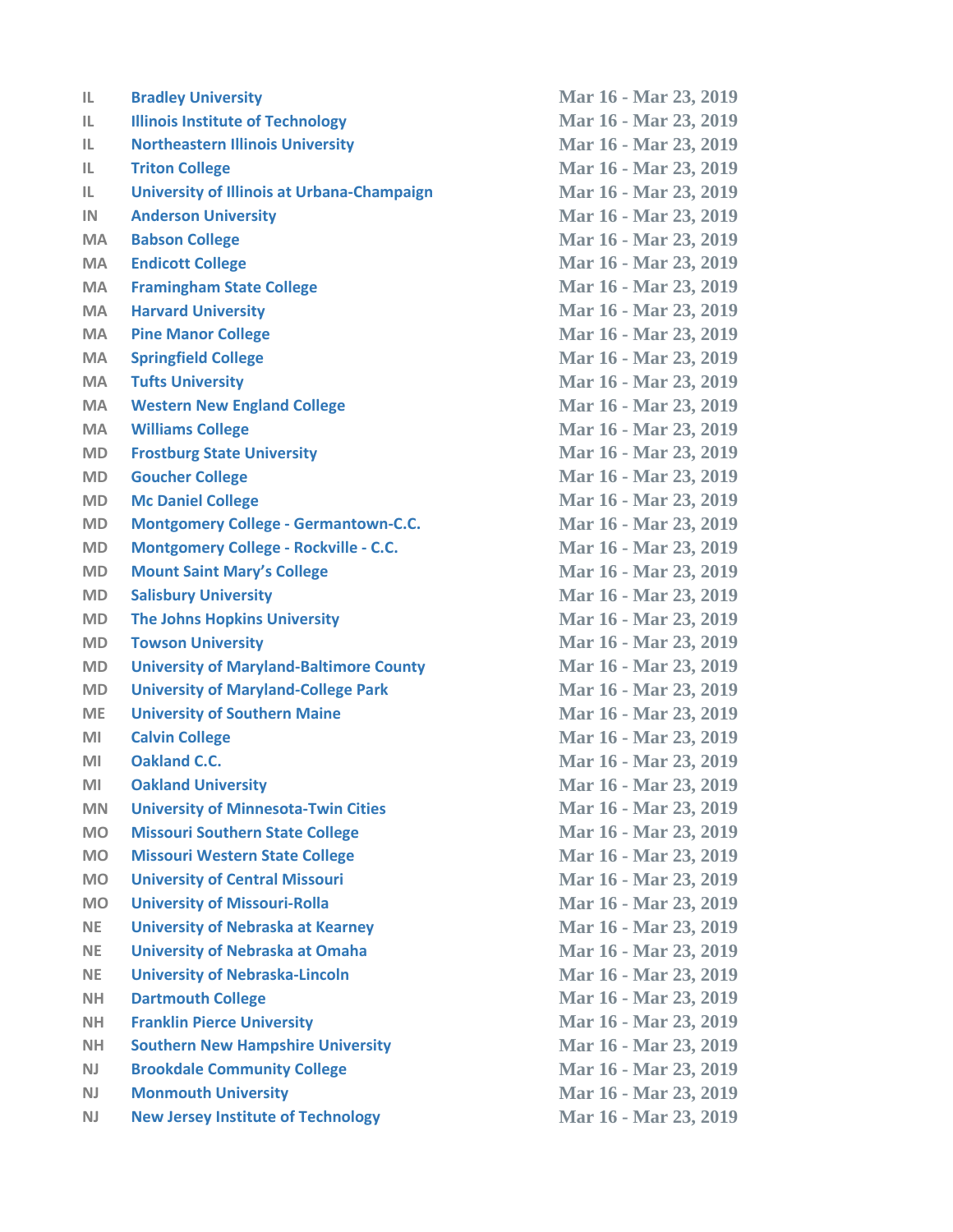| N <sub>J</sub> | <b>Princeton University</b>                 |
|----------------|---------------------------------------------|
| N <sub>J</sub> | <b>Ramapo College of New Jersey</b>         |
| <b>NJ</b>      | <b>Rider University</b>                     |
| <b>NJ</b>      | <b>Rowan University</b>                     |
| <b>NJ</b>      | <b>Rutgers University-Camden</b>            |
| N <sub>J</sub> | <b>Rutgers University-New Brunswick</b>     |
| <b>NJ</b>      | <b>Rutgers University-Newark</b>            |
| <b>NJ</b>      | <b>The College of New Jersey</b>            |
| <b>NY</b>      | <b>Barnard College</b>                      |
| <b>NY</b>      | <b>Binghamton University</b>                |
| <b>NY</b>      | <b>Canisius College</b>                     |
| <b>NY</b>      | <b>Cazenovia College</b>                    |
| NY.            | <b>Clarkson University</b>                  |
| <b>NY</b>      | <b>Columbia University</b>                  |
| <b>NY</b>      | <b>Fordham University-Rose Hill</b>         |
| <b>NY</b>      | <b>Hamilton College</b>                     |
| <b>NY</b>      | <b>Hobart and William Smith Colleges</b>    |
| NY.            | <b>Hofstra University</b>                   |
| NY.            | <b>Hudson Valley C.C.</b>                   |
| <b>NY</b>      | <b>Iona College</b>                         |
| <b>NY</b>      | <b>Manhattan College</b>                    |
| <b>NY</b>      | <b>Marist College</b>                       |
| NY.            | <b>New York Institute of Technology</b>     |
| NY.            | <b>New York University</b>                  |
| NY.            | <b>Onondaga Community College</b>           |
| NY.            | <b>Orange County Community College</b>      |
| <b>NY</b>      | <b>Oswego State Univ of NY</b>              |
| NY.            | <b>Plattsburgh State U of NY</b>            |
| <b>NY</b>      | <b>Sarah Lawrence College</b>               |
| NY             | <b>St. Lawrence University</b>              |
| NY.            | <b>State U of NY at Farmingdale</b>         |
| NY.            | <b>State U of NY at New Paltz</b>           |
| NY.            | <b>State U of NY College at Brockport</b>   |
| <b>NY</b>      | <b>State U of NY College at Cortland</b>    |
| NY.            | <b>State U of NY College at Geneseo</b>     |
| <b>NY</b>      | <b>Stony Brook University</b>               |
| NY.            | <b>SUNY Cobleskill</b>                      |
| NY.            | <b>University at Albany</b>                 |
| NY.            | <b>University at Buffalo</b>                |
| <b>OH</b>      | <b>Denison University</b>                   |
| <b>OH</b>      | <b>University of Cincinnati</b>             |
| OK             | <b>Oklahoma State University-Stillwater</b> |
| OK             | <b>University of Tulsa</b>                  |
| PA             | <b>Albright College</b>                     |
|                |                                             |

**Mar 16 - Mar 23, 2019 Mar 16 - Mar 23, 2019 Mar 16 - Mar 23, 2019 Mar 16 - Mar 23, 2019 Mar 16 - Mar 23, 2019 Mar 16 - Mar 23, 2019 Mar 16 - Mar 23, 2019 Mar 16 - Mar 23, 2019 Mar 16 - Mar 23, 2019 NY Binghamton University Mar 16 - Mar 23, 2019 Mar 16 - Mar 23, 2019 Mar 16 - Mar 23, 2019 Mar 16 - Mar 23, 2019 Mar 16 - Mar 23, 2019 Mar 16 - Mar 23, 2019 Mar 16 - Mar 23, 2019 Mar 16 - Mar 23, 2019 Mar 16 - Mar 23, 2019 Mar 16 - Mar 23, 2019 Mar 16 - Mar 23, 2019 Mar 16 - Mar 23, 2019 Mar 16 - Mar 23, 2019 Mar 16 - Mar 23, 2019 Mar 16 - Mar 23, 2019 Mar 16 - Mar 23, 2019 Mar 16 - Mar 23, 2019 Mar 16 - Mar 23, 2019 Mar 16 - Mar 23, 2019 NY Sarah Lawrence College Mar 16 - Mar 23, 2019 Mar 16 - Mar 23, 2019 Mar 16 - Mar 23, 2019 Mar 16 - Mar 23, 2019 Mar 16 - Mar 23, 2019 Mar 16 - Mar 23, 2019 Mar 16 - Mar 23, 2019 NY Stony Brook University Mar 16 - Mar 23, 2019 Mar 16 - Mar 23, 2019 Mar 16 - Mar 23, 2019 Mar 16 - Mar 23, 2019 OH Denison University Mar 16 - Mar 23, 2019 OH University of Cincinnati Mar 16 - Mar 23, 2019 OK Oklahoma State University-Stillwater Mar 16 - Mar 23, 2019 Mar 16 - Mar 23, 2019 Mar 16 - Mar 23, 2019**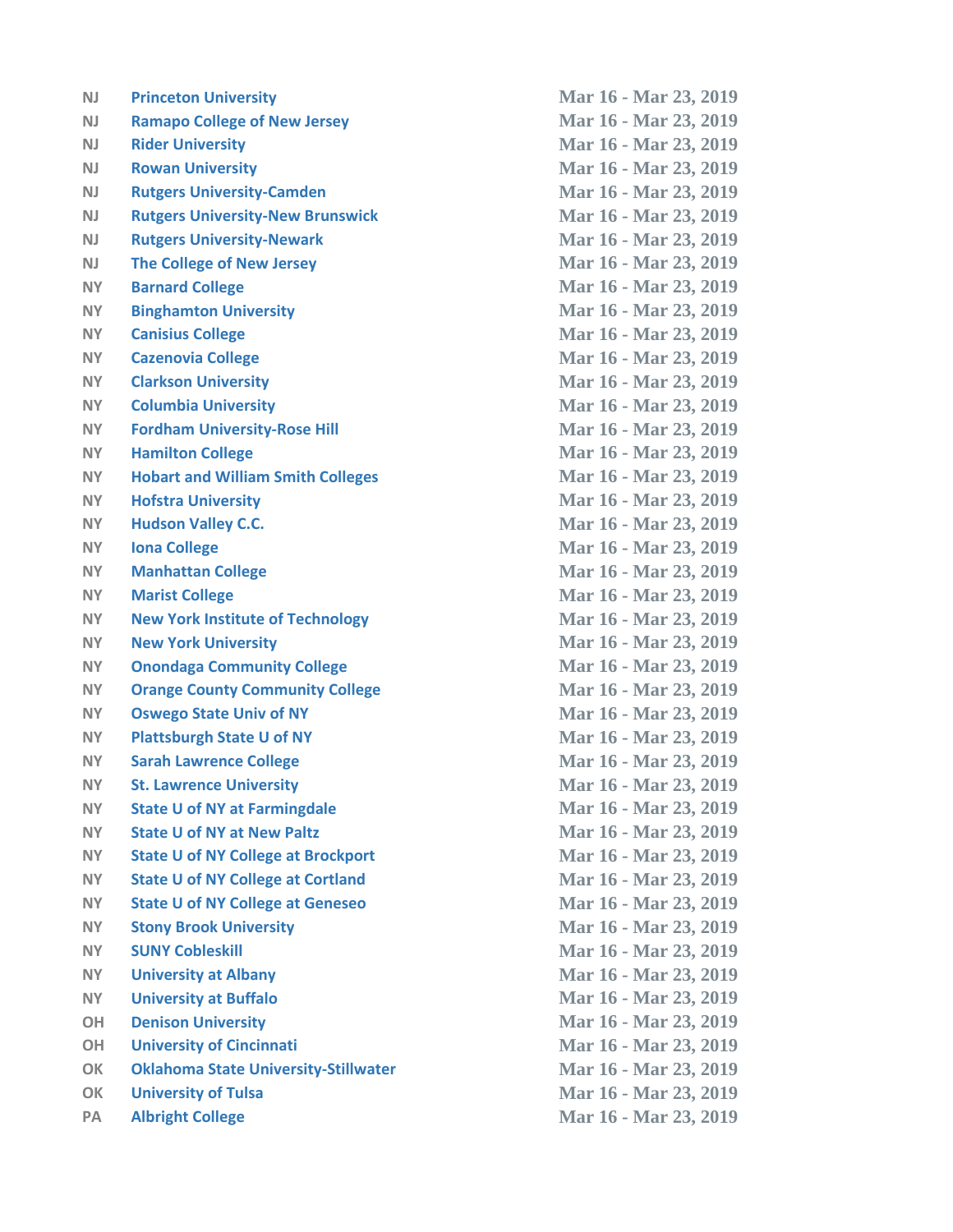| <b>PA</b>      | <b>Allegheny College</b>                       | Mar 16 - Mar 23, 2019 |
|----------------|------------------------------------------------|-----------------------|
| PA             | <b>Lafayette College</b>                       | Mar 16 - Mar 23, 2019 |
| <b>SC</b>      | <b>Clemson University</b>                      | Mar 16 - Mar 23, 2019 |
| <b>SC</b>      | <b>College of Charleston</b>                   | Mar 16 - Mar 23, 2019 |
| <b>TN</b>      | <b>University of Tennessee-Knoxville</b>       | Mar 16 - Mar 23, 2019 |
| <b>TX</b>      | The University of Texas at Austin              | Mar 16 - Mar 23, 2019 |
| <b>VT</b>      | <b>Saint Michaels College</b>                  | Mar 16 - Mar 23, 2019 |
| WI             | <b>University of Wisconsin-Green Bay</b>       | Mar 16 - Mar 23, 2019 |
| WI             | <b>University of Wisconsin-La Crosse</b>       | Mar 16 - Mar 23, 2019 |
| WI             | <b>University of Wisconsin-Madison</b>         | Mar 16 - Mar 23, 2019 |
| WI             | <b>University of Wisconsin-Milwaukee</b>       | Mar 16 - Mar 23, 2019 |
| WI             | <b>University of Wisconsin-Platteville</b>     | Mar 16 - Mar 23, 2019 |
| WI             | <b>University of Wisconsin-Stevens Point</b>   | Mar 16 - Mar 23, 2019 |
| WI             | <b>University of Wisconsin-Superior</b>        | Mar 16 - Mar 23, 2019 |
| <b>WV</b>      | <b>West Virginia University at Parkersburg</b> | Mar 16 - Mar 23, 2019 |
| <b>WY</b>      | <b>University of Wyoming</b>                   | Mar 16 - Mar 23, 2019 |
| CO             | <b>University of Colorado at Denver</b>        | Mar 23 - Mar 30, 2019 |
| CO             | <b>University of Denver</b>                    | Mar 23 - Mar 30, 2019 |
| CO             | <b>University of Northern Colorado</b>         | Mar 23 - Mar 30, 2019 |
| DE             | <b>University of Delaware</b>                  | Mar 23 - Mar 30, 2019 |
| IL.            | <b>College of DuPage</b>                       | Mar 23 - Mar 30, 2019 |
| IL.            | <b>Harper College</b>                          | Mar 23 - Mar 30, 2019 |
| IL.            | <b>Northwestern University</b>                 | Mar 23 - Mar 30, 2019 |
| IL.            | <b>University of Illinois at Chicago</b>       | Mar 23 - Mar 30, 2019 |
| IN             | <b>DePauw University</b>                       | Mar 23 - Mar 30, 2019 |
| IN             | <b>Indiana State University</b>                | Mar 23 - Mar 30, 2019 |
| LA             | <b>Tulane University</b>                       | Mar 23 - Mar 30, 2019 |
| <b>MA</b>      | <b>Massachusetts Institute of Technology</b>   | Mar 23 - Mar 30, 2019 |
| <b>MA</b>      | <b>Wellesley College</b>                       | Mar 23 - Mar 30, 2019 |
| ME             | <b>Colby College</b>                           | Mar 23 - Mar 30, 2019 |
| <b>MN</b>      | <b>St. Olaf College</b>                        | Mar 23 - Mar 30, 2019 |
| <b>MO</b>      | <b>Northwest Missouri State University</b>     | Mar 23 - Mar 30, 2019 |
| <b>MO</b>      | <b>University of Missouri-Columbia</b>         | Mar 23 - Mar 30, 2019 |
| <b>MO</b>      | <b>University of Missouri-Kansas City</b>      | Mar 23 - Mar 30, 2019 |
| <b>MO</b>      | <b>University of Missouri-St. Louis</b>        | Mar 23 - Mar 30, 2019 |
| <b>NC</b>      | <b>Elon College</b>                            | Mar 23 - Mar 30, 2019 |
| <b>NY</b>      | <b>Buffalo State</b>                           | Mar 23 - Mar 30, 2019 |
| NY.            | <b>Hartwick College</b>                        | Mar 23 - Mar 30, 2019 |
| NY.            | <b>Mercy College</b>                           | Mar 23 - Mar 30, 2019 |
| <b>NY</b>      | <b>Union College</b>                           | Mar 23 - Mar 30, 2019 |
| OH             | <b>Miami University-Oxford</b>                 | Mar 23 - Mar 30, 2019 |
| PA             | <b>Drexel University</b>                       | Mar 23 - Mar 30, 2019 |
| R <sub>1</sub> | <b>Brown University</b>                        | Mar 23 - Mar 30, 2019 |
| VT             | <b>Middlebury College</b>                      | Mar 23 - Mar 30, 2019 |
|                |                                                |                       |